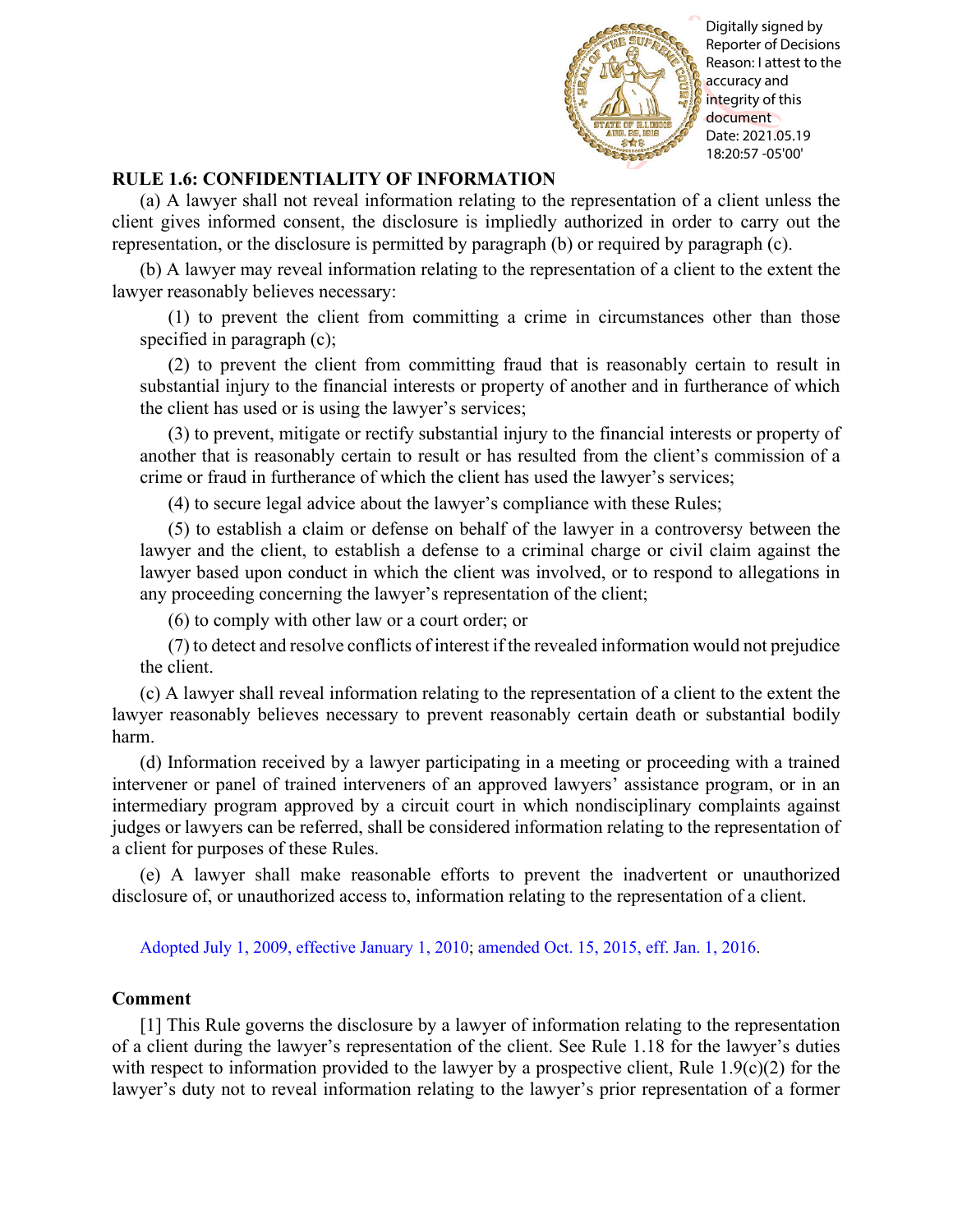client and Rules 1.8(b) and 1.9(c)(1) for the lawyer's duties with respect to the use of such information to the disadvantage of clients and former clients.

[2] A fundamental principle in the client-lawyer relationship is that, in the absence of the client's informed consent, the lawyer must not reveal information relating to the representation. See Rule  $1.0(e)$  for the definition of informed consent. This contributes to the trust that is the hallmark of the client-lawyer relationship. The client is thereby encouraged to seek legal assistance and to communicate fully and frankly with the lawyer even as to embarrassing or legally damaging subject matter. The lawyer needs this information to represent the client effectively and, if necessary, to advise the client to refrain from wrongful conduct. Almost without exception, clients come to lawyers in order to determine their rights and what is, in the complex of laws and regulations, deemed to be legal and correct. Based upon experience, lawyers know that almost all clients follow the advice given, and the law is upheld.

[3] The principle of client-lawyer confidentiality is given effect by related bodies of law: the attorney-client privilege, the work product doctrine and the rule of confidentiality established in professional ethics. The attorney-client privilege and work product doctrine apply in judicial and other proceedings in which a lawyer may be called as a witness or otherwise required to produce evidence concerning a client. The rule of client-lawyer confidentiality applies in situations other than those where evidence is sought from the lawyer through compulsion of law. The confidentiality rule, for example, applies not only to matters communicated in confidence by the client but also to all information relating to the representation, whatever its source. A lawyer may not disclose such information except as authorized or required by the Rules of Professional Conduct or other law. See also Scope.

[4] Paragraph (a) prohibits a lawyer from revealing information relating to the representation of a client. This prohibition also applies to disclosures by a lawyer that do not in themselves reveal protected information but could reasonably lead to the discovery of such information by a third person. A lawyer's use of a hypothetical to discuss issues relating to the representation is permissible so long as there is no reasonable likelihood that the listener will be able to ascertain the identity of the client or the situation involved.

#### **Authorized Disclosure**

[5] Except to the extent that the client's instructions or special circumstances limit that authority, a lawyer is impliedly authorized to make disclosures about a client when appropriate in carrying out the representation. In some situations, for example, a lawyer may be impliedly authorized to admit a fact that cannot properly be disputed or to make a disclosure that facilitates a satisfactory conclusion to a matter. Lawyers in a firm may, in the course of the firm's practice, disclose to each other information relating to a client of the firm, unless the client has instructed that particular information be confined to specified lawyers.

### **Disclosure Adverse to Client**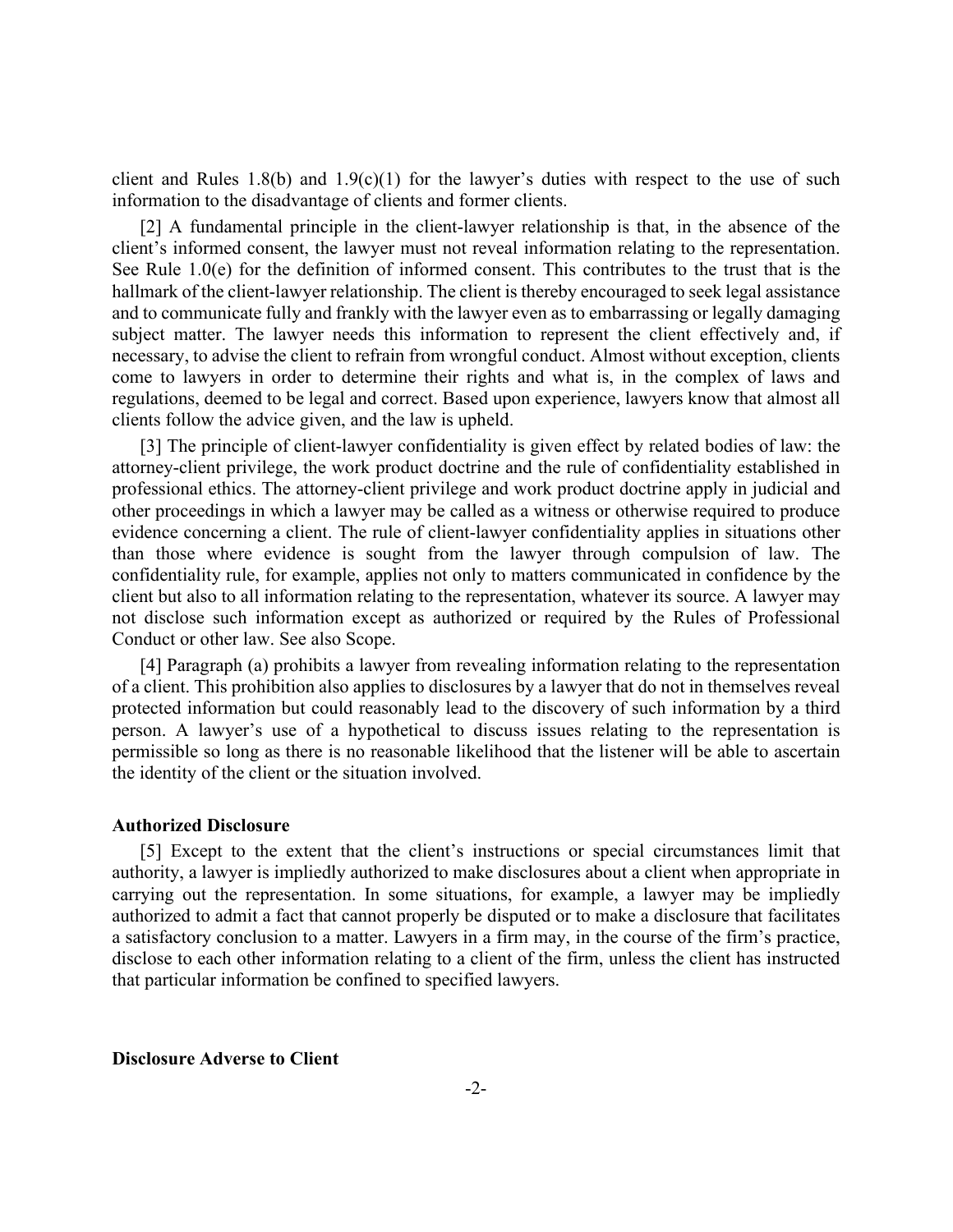[6] Although the public interest is usually best served by a strict rule requiring lawyers to preserve the confidentiality of information relating to the representation of their clients, the confidentiality rule is subject to limited exceptions. Paragraph (c) recognizes the overriding value of life and physical integrity and requires disclosure reasonably necessary to prevent reasonably certain death or substantial bodily harm. Such harm is reasonably certain to occur if it will be suffered imminently or if there is a present and substantial threat that a person will suffer such harm at a later date if the lawyer fails to take action necessary to eliminate the threat. Thus, a lawyer who knows from information relating to a representation that a client or other person has accidentally discharged toxic waste into a town's water must reveal this information to the authorities if there is a present and substantial risk that a person who drinks the water will contract a life-threatening or debilitating disease and the lawyer's disclosure is necessary to eliminate the threat or reduce the number of victims.

[6A] Paragraph (b)(1) preserves the policy of the 1980 Illinois Code of Professional Responsibility and the 1990 Illinois Rules of Professional Conduct that permitted a lawyer to reveal the intention of a client to commit a crime. This general provision would permit disclosure where the client's intended conduct is a crime, including a financial crime, and the situation is not covered by paragraph (c).

[7] Paragraph (b)(2) is a limited exception to the rule of confidentiality that permits the lawyer to reveal information to the extent necessary to enable affected persons or appropriate authorities to prevent the client from committing fraud, as defined in Rule 1.0(d), that is reasonably certain to result in substantial injury to the financial or property interests of another and in furtherance of which the client has used or is using the lawyer's services. Such a serious abuse of the clientlawyer relationship by the client forfeits the protection of this Rule. The client can, of course, prevent such disclosure by refraining from the wrongful conduct. Like paragraph (b)(1), paragraph (b)(2) does not require the lawyer to reveal the client's misconduct, but the lawyer may not counsel or assist the client in conduct the lawyer knows is criminal or fraudulent. See Rule 1.2(d). See also Rule 1.16 with respect to the lawyer's obligation or right to withdraw from the representation of the client in such circumstances, and Rule 1.13(c), which permits the lawyer, where the client is an organization, to reveal information relating to the representation in limited circumstances.

[8] Paragraph (b)(3) addresses the situation in which the lawyer does not learn of the client's crime or fraud until after it has been consummated. Although the client no longer has the option of preventing disclosure by refraining from the wrongful conduct, there will be situations in which the loss suffered by the affected person can be prevented, rectified or mitigated. In such situations, the lawyer may disclose information relating to the representation to the extent necessary to enable the affected persons to prevent or mitigate reasonably certain losses or to attempt to recoup their losses. Paragraph (b)(3) does not apply when a person who has committed a crime or fraud thereafter employs a lawyer for representation concerning that offense.

[9] A lawyer's confidentiality obligations do not preclude a lawyer from securing confidential legal advice about the lawyer's personal responsibility to comply with these Rules. In most situations, disclosing information to secure such advice will be impliedly authorized for the lawyer to carry out the representation. Even when the disclosure is not impliedly authorized, paragraph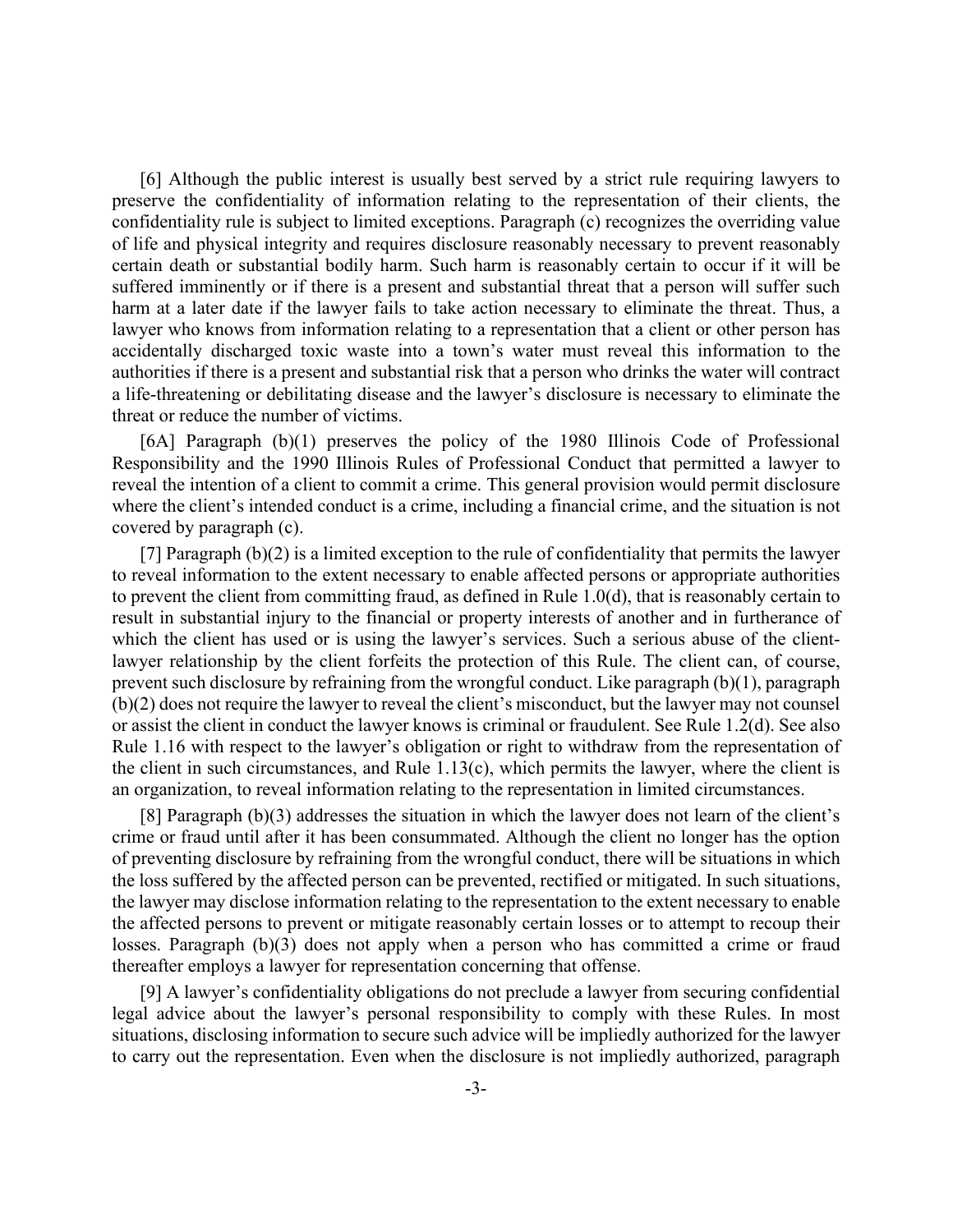(b)(4) permits such disclosure because of the importance of a lawyer's compliance with the Rules of Professional Conduct.

[10] Where a legal claim or disciplinary charge alleges complicity of the lawyer in a client's conduct or other misconduct of the lawyer involving representation of the client, the lawyer may respond to the extent the lawyer reasonably believes necessary to establish a defense. The same is true with respect to a claim involving the conduct or representation of a former client. Such a charge can arise in a civil, criminal, disciplinary or other proceeding and can be based on a wrong allegedly committed by the lawyer against the client or on a wrong alleged by a third person, for example, a person claiming to have been defrauded by the lawyer and client acting together. The lawyer's right to respond arises when an assertion of such complicity has been made. Paragraph (b)(5) does not require the lawyer to await the commencement of an action or proceeding that charges such complicity, so that the defense may be established by responding directly to a third party who has made such an assertion. The right to defend also applies, of course, where a proceeding has been commenced.

 $[11]$  A lawyer entitled to a fee is permitted by paragraph  $(b)(5)$  to prove the services rendered in an action to collect it. This aspect of the Rule expresses the principle that the beneficiary of a fiduciary relationship may not exploit it to the detriment of the fiduciary.

[12] Other law may require that a lawyer disclose information about a client. Whether such a law supersedes Rule 1.6 is a question of law beyond the scope of these Rules. When disclosure of information relating to the representation appears to be required by other law, the lawyer must discuss the matter with the client to the extent required by Rule 1.4. If, however, the other law supersedes this Rule and requires disclosure, paragraph (b)(6) permits the lawyer to make such disclosures as are necessary to comply with the law.

### **Detection of Conflicts of Interest**

[13] Paragraph (b)(7) recognizes that lawyers in different firms may need to disclose limited information to each other to detect and resolve conflicts of interest, such as when a lawyer is considering an association with another firm, two or more firms are considering a merger, or a lawyer is considering the purchase of a law practice. See Rule 1.17, Comment [7]. Under these circumstances, lawyers and law firms are permitted to disclose limited information, but only once substantive discussions regarding the new relationship have occurred. Even limited information should be disclosed only to the extent reasonably necessary. Moreover, the disclosure of any information is prohibited if it would prejudice the client (e.g., disclosure would compromise the attorney-client privilege; the fact that a corporate client is seeking advice on a corporate takeover that has not been publicly announced; that a person has consulted a lawyer about the possibility of divorce before the person's intentions are known to the person's spouse; or that a person has consulted a lawyer about a criminal investigation that has not led to a public charge). Under those circumstances, paragraph (a) prohibits disclosure unless the client or former client gives informed consent. A lawyer's fiduciary duty to the lawyer's firm may also govern a lawyer's conduct when exploring an association with another firm and is beyond the scope of these Rules.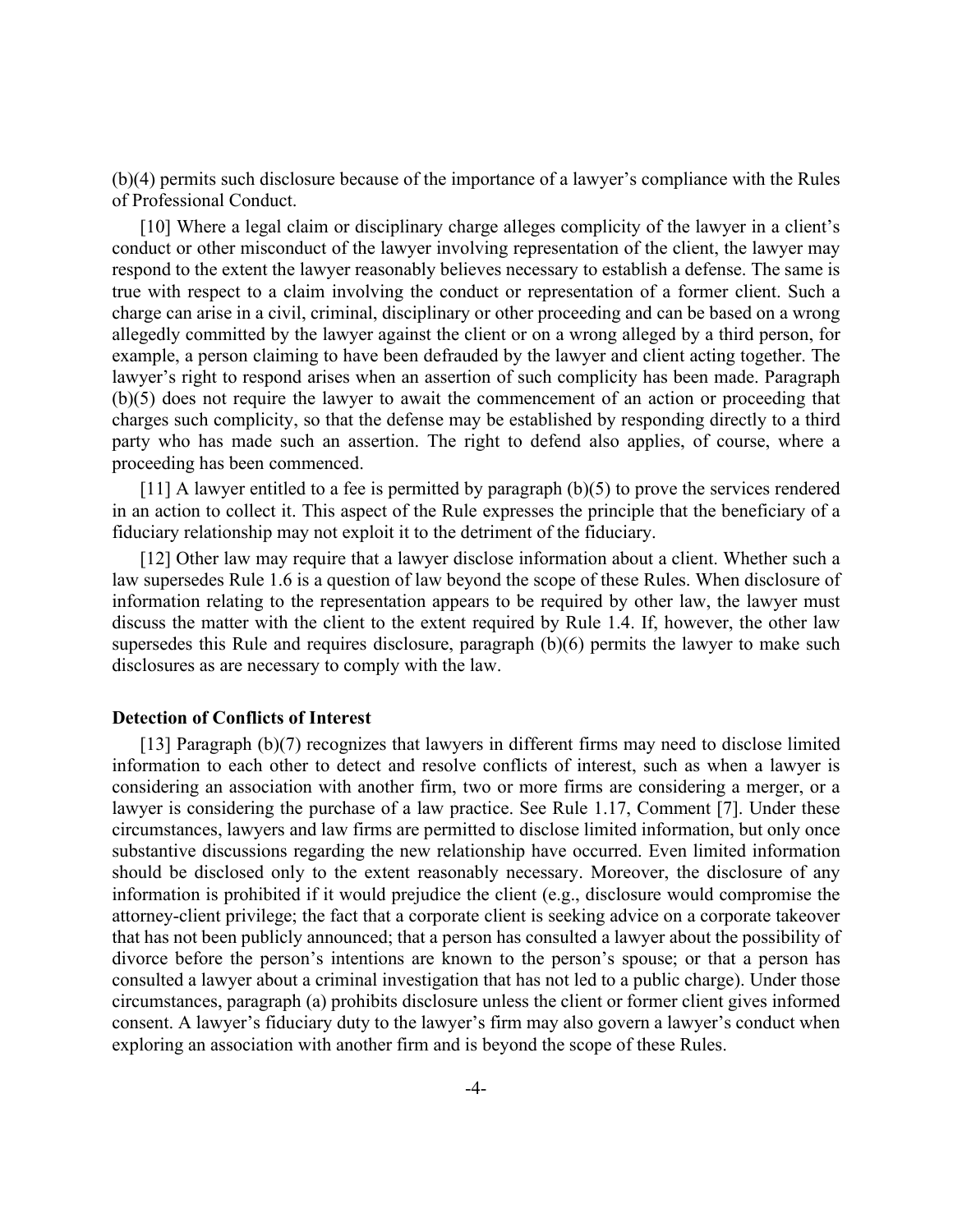[14] Paragraph (b)(7) does not restrict the use of information acquired by means independent of any disclosure pursuant to paragraph (b)(7). Paragraph (b)(7) also does not affect the disclosure of information within a law firm when the disclosure is otherwise authorized, see Comment [5], such as when a lawyer in a firm discloses information to another lawyer in the same firm to detect and resolve conflicts of interest that could arise in connection with undertaking a new representation.

[15] A lawyer may be ordered to reveal information relating to the representation of a client by a court or by another tribunal or governmental entity claiming authority pursuant to other law to compel the disclosure. Absent informed consent of the client to do otherwise, the lawyer should assert on behalf of the client all nonfrivolous claims that the order is not authorized by other law or that the information sought is protected against disclosure by the attorney-client privilege or other applicable law. In the event of an adverse ruling, the lawyer must consult with the client about the possibility of appeal to the extent required by Rule 1.4. Unless review is sought, however, paragraph (b)(6) permits the lawyer to comply with the court's order.

[16] Paragraph (b) permits disclosure only to the extent the lawyer reasonably believes the disclosure is necessary to accomplish one of the purposes specified. Where practicable, the lawyer should first seek to persuade the client to take suitable action to obviate the need for disclosure. In any case, a disclosure adverse to the client's interest should be no greater than the lawyer reasonably believes necessary to accomplish the purpose. If the disclosure will be made in connection with a judicial proceeding, the disclosure should be made in a manner that limits access to the information to the tribunal or other persons having a need to know it and appropriate protective orders or other arrangements should be sought by the lawyer to the fullest extent practicable.

[17] Paragraph (b) permits but does not require the disclosure of information relating to a client's representation to accomplish the purposes specified in paragraphs  $(b)(1)$  through  $(b)(7)$ . In exercising the discretion conferred by this Rule, the lawyer may consider such factors as the nature of the lawyer's relationship with the client and with those who might be injured by the client, the lawyer's own involvement in the transaction and factors that may extenuate the conduct in question. A lawyer's decision not to disclose as permitted by paragraph (b) does not violate this Rule. Disclosure may be required, however, by other Rules. Some Rules require disclosure only if such disclosure would be permitted by paragraph (b). See Rules 1.2(d), 4.1(b), and 8.1. Rules 3.3 and 8.3, on the other hand, requires disclosure in some circumstances regardless of whether such disclosure is permitted by this Rule. See Rule 3.3(c).

#### **Withdrawal**

[17A] If the lawyer's services will be used by a client in materially furthering a course of criminal or fraudulent conduct, the lawyer must withdraw, as stated in Rule 1.16(a)(1). The lawyer may give notice of the fact of withdrawal regardless of whether the lawyer decides to disclose information relating to a client's representation as permitted by paragraph (b). The lawyer may also withdraw or disaffirm any opinion or other document that had been prepared for the client or others. Where the client is an organization, the lawyer must also consider the provisions of Rule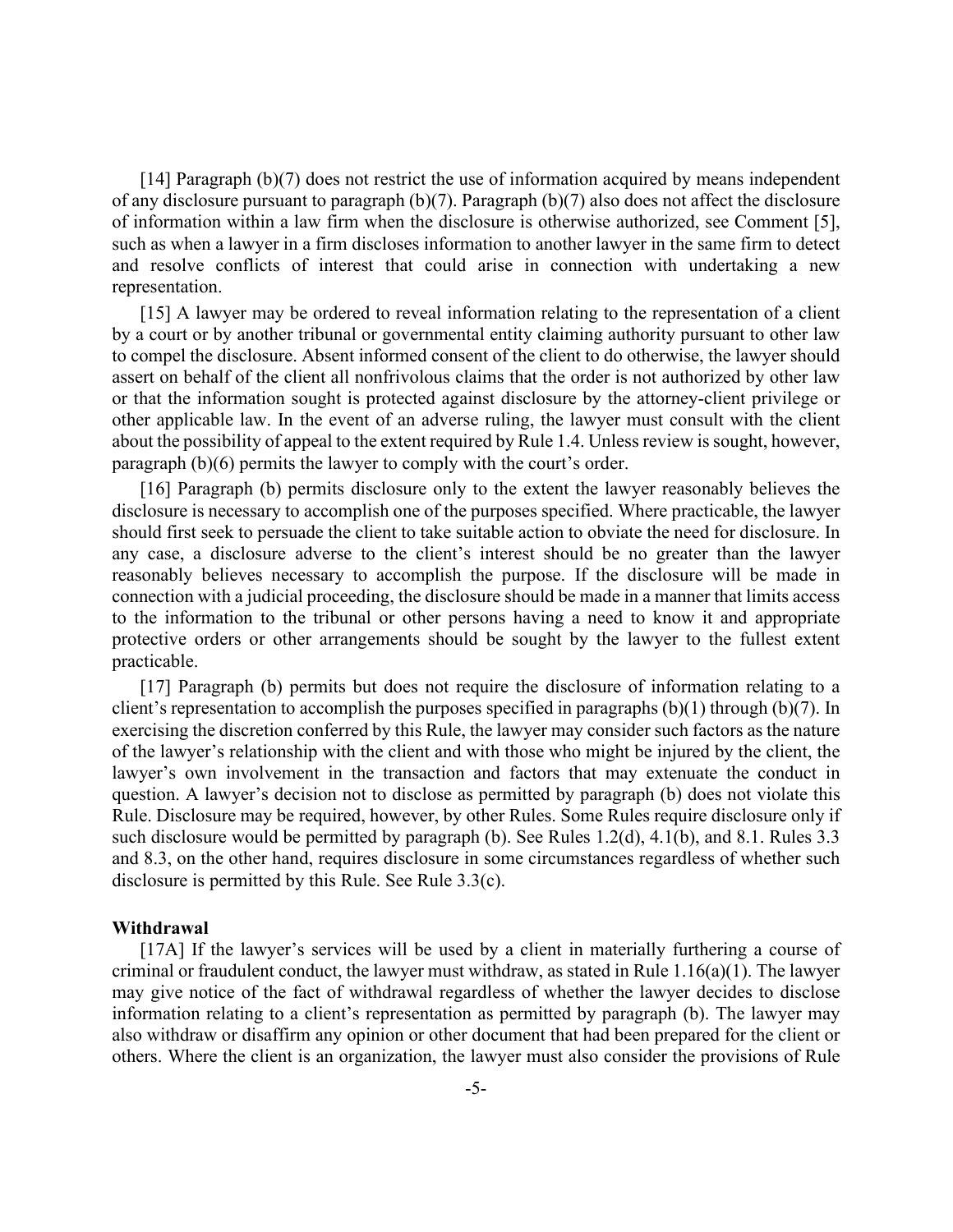### 1.13.

### **Acting Competently to Preserve Confidentiality**

[18] Paragraph (e) requires a lawyer to act competently to safeguard information relating to the representation of a client against unauthorized access by third parties and against inadvertent or unauthorized disclosure by the lawyer or other persons who are participating in the representation of the client or who are subject to the lawyer's supervision. See Rules 1.1, 5.1 and 5.3. The unauthorized access to, or the inadvertent or unauthorized disclosure of, information relating to the representation of a client does not constitute a violation of paragraph (e) if the lawyer has made reasonable efforts to prevent the access or disclosure. Factors to be considered in determining the reasonableness of the lawyer's efforts include, but are not limited to, the sensitivity of the information, the likelihood of disclosure if additional safeguards are not employed, the cost of employing additional safeguards, the difficulty of implementing the safeguards, and the extent to which the safeguards adversely affect the lawyer's ability to represent clients (e.g., by making a device or important piece of software excessively difficult to use). A client may require the lawyer to implement special security measures not required by this Rule or may give informed consent to forgo security measures that would otherwise be required by this Rule. Whether a lawyer may be required to take additional steps to safeguard a client's information in order to comply with other law, such as state and federal laws that govern data privacy or that impose notification requirements upon the loss of, or unauthorized access to, electronic information, is beyond the scope of these Rules. For a lawyer's duties when sharing information with nonlawyers outside the lawyer's own firm, see Rule 5.3, Comments [3]-[4].

[19] When transmitting a communication that includes information relating to the representation of a client, the lawyer must take reasonable precautions to prevent the information from coming into the hands of unintended recipients. This duty, however, does not require that the lawyer use special security measures if the method of communication affords a reasonable expectation of privacy. Special circumstances, however, may warrant special precautions. Factors to be considered in determining the reasonableness of the lawyer's expectation of confidentiality include the sensitivity of the information and the extent to which the privacy of the communication is protected by law or by a confidentiality agreement. A client may require the lawyer to implement special security measures not required by this Rule or may give informed consent to the use of a means of communication that would otherwise be prohibited by this Rule. Whether a lawyer may be required to take additional steps in order to comply with other law, such as state and federal laws that govern data privacy, is beyond the scope of these Rules.

### **Former Client**

[20] The duty of confidentiality continues after the client-lawyer relationship has terminated. See Rule 1.9(c)(2). See Rule 1.9(c)(1) for the prohibition against using such information to the disadvantage of the former client.